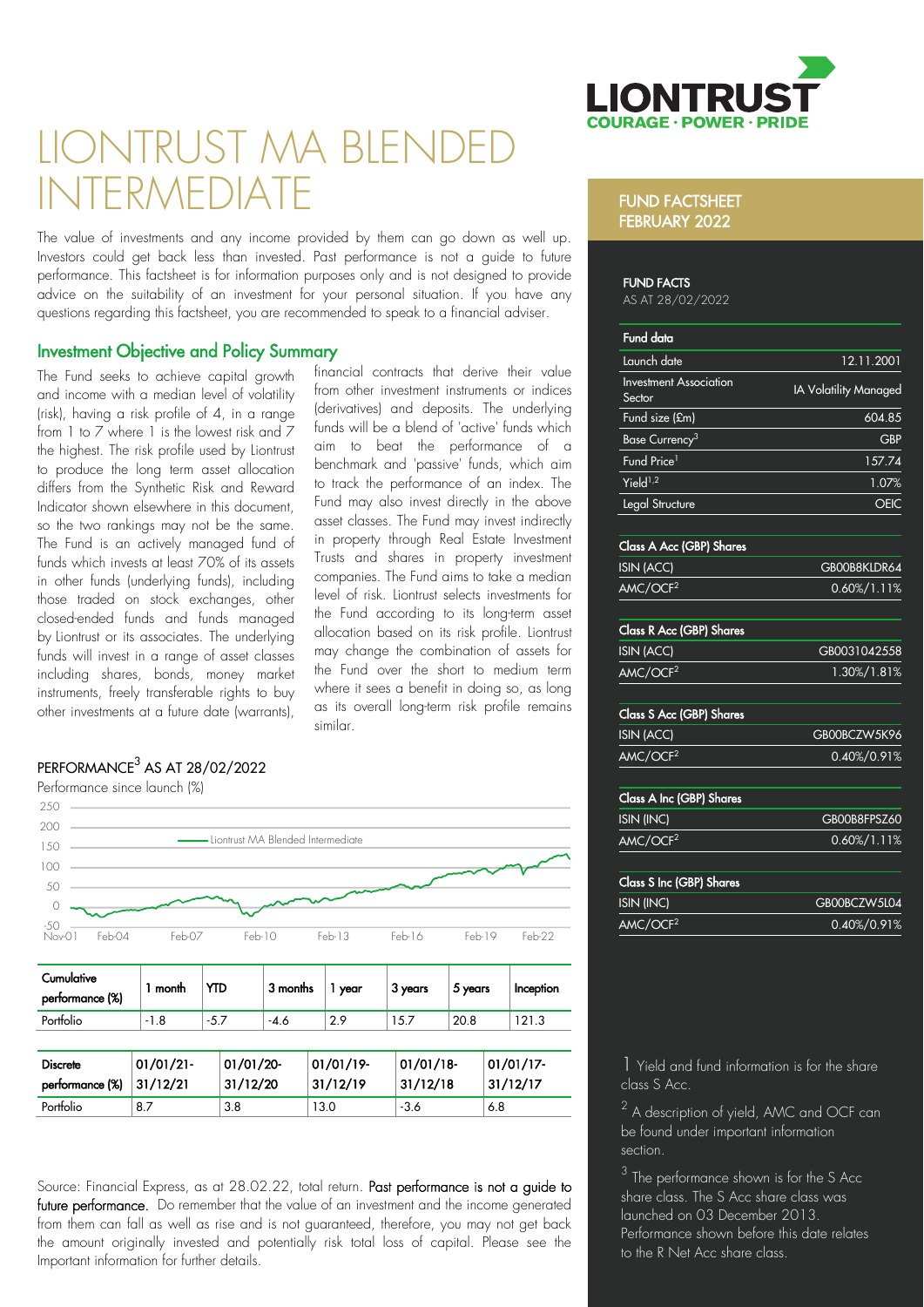#### Fund factsheet Liontrust MA Blended Intermediate FEBRUARY 2022 Page 2 / 4

## Fund Manager(s)

John Husselbee, James Klempster, Paul Kim, Mayank Markanday and Jen Causton

#### **Commentary**

The ongoing situation in Ukraine has dominated market sentiment and caused significantly higher levels of volatility. This is expected to have an impact on global corporate and consumer confidence, particularly given the likely impact on oil prices. The price of oil is already above \$100 per barrel, the highest since August 2014, and a prolonged spell of energy inflation could mean overall higher inflation takes longer to dissipate. The combination of these issues has seen markets, including the technology heavy Nasdaq in the US fall into bear territory, down over 20% from its recent highs. However, most other major markets have fared better. Depending on how things develop, we may see central banks tread more carefully in terms of expected interest rate rises. While the

## Top holdings as at 28/02/2022

general direction of rates will ultimately be upwards, whatever happens in Europe, our view is that the pace of hiking will be slower than consensus has priced in. We believe that periods such as these demonstrate the importance of having a robust and disciplined multi-asset process which enables our investment team to make good long-term decisions rather than focusing on short-term, sentiment driven volatility. Despite recent global events, we remain positive on the outlook for markets overall, albeit acknowledging there will be more volatility and uncertainty, and returns are likely to be lower than enjoyed in a stellar 2021 for equities. The investment team remain vigilant about future risks and continue to seek long term investment opportunities in the fund through a diverse mix of asset classes, managers, and styles.

|                                                | %     |
|------------------------------------------------|-------|
| <b>BlackRock - UK Gilts All Stocks Tracker</b> | 15.41 |
| T. Bailey Fund - Evenlode Income               | 6.78  |
| BlackRock - CIF Overseas Govt Bd Tracker       | 6.74  |
| Majedie - UK Equity                            | 6.51  |
| JOHCM - UK Equity Income                       | 6.19  |
| Ossiam - Shiller Bely Cap US Sector Value TR   | 5.72  |
| Baillie Gifford - Japanese                     | 4.78  |
| GLG - Japan Core Alpha                         | 4.53  |
| <b>BlackRock - UK Equity Tracker</b>           | 3.49  |
| BlackRock - CIF Corporate Bond Tracker         | 3.45  |
| Total                                          | 63.61 |
| Total number of holdings                       | 40    |

#### KEY FUND FACTS AS AT 28/02/2022

**MILION** funds under management

£605

holdings spread across 6 geographical regions

40

percent yield (not guaranteed)

1.07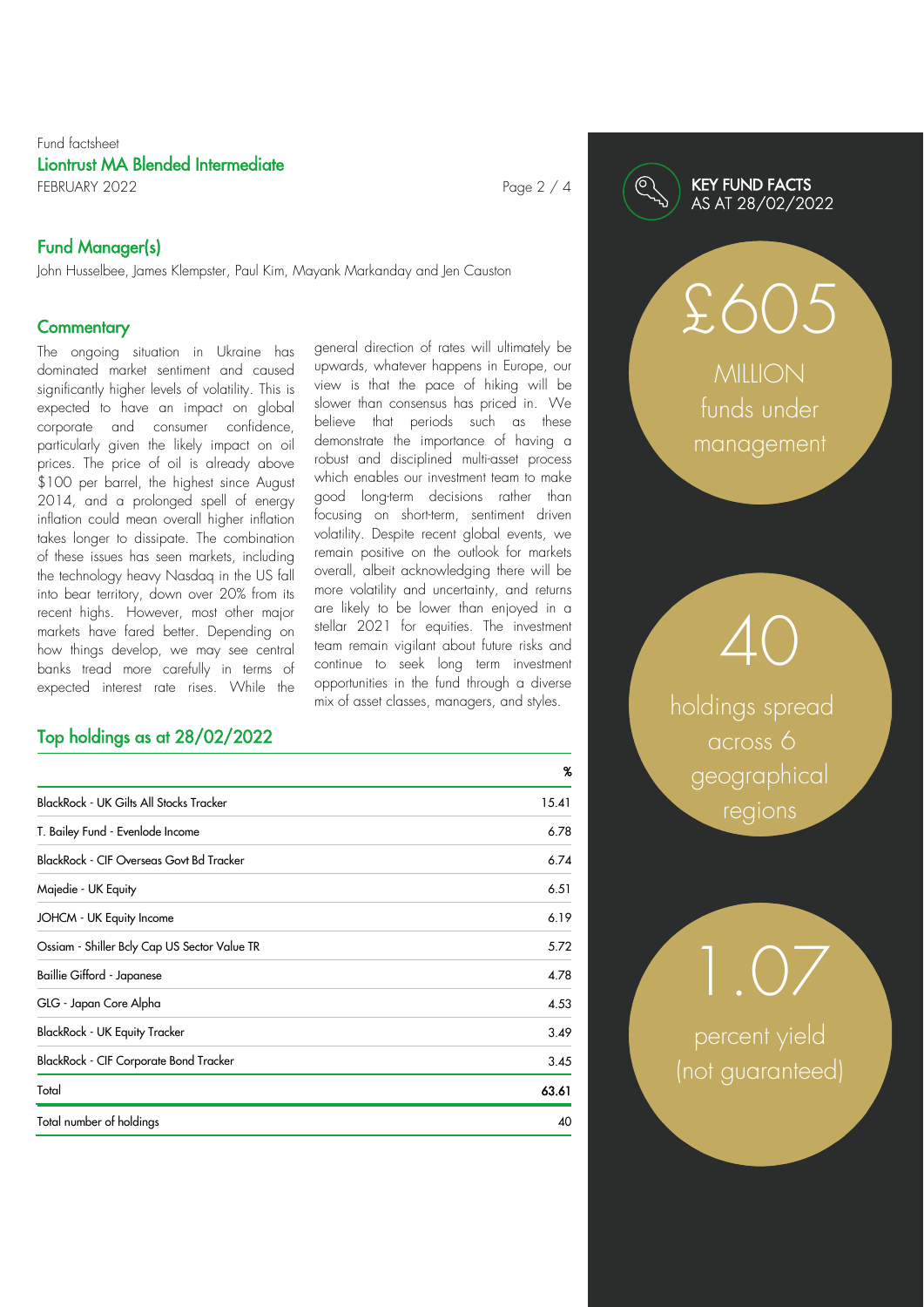#### Fund factsheet Liontrust MA Blended Intermediate FEBRUARY 2022 **Page 3 / 4**



| Fund data                          |        |
|------------------------------------|--------|
| <b>UK Equity</b>                   | 25.47% |
| UK Government Bond                 | 17.12% |
| ■ North America Equity             | 13.86% |
| $\bullet$ Japan Equity             | 10.34% |
| Global Bonds                       | 8.04%  |
| Europe ex-UK Equity                | 7.04%  |
| Property                           | 4.09%  |
| UK Corporate Bond                  | 3.45%  |
| Developed Asia Equity              | 3.31%  |
| ● EM Equity                        | 2.30%  |
| $\bullet$ Global Convertible Bonds | 1.68%  |
| High Yield                         | 1.56%  |
| $\bullet$ Global EMD               | 0.90%  |
| Cash and Cash Equivalents          | 0.83%  |

| <b>RISK AND REWARD</b><br><b>INDICATOR</b> |               |
|--------------------------------------------|---------------|
| <b>Potentially</b>                         | Potentially   |
| lower reward                               | higher reward |
|                                            |               |
|                                            |               |

This risk indicator is based on historical data and may not be a reliable indication of the future risk profile. The category may shift over time and is not guaranteed.

Funds of category 4 have shown in the past low to medium volatility. Volatility describes how much the value of the fund went up and down. The shares of a fund of category 4 might be subject to low to medium fluctuations based on the historical volatility.

The following are additional risks not covered by the risk and reward category:

Credit Risk: There is a risk that an investment will fail to make required payments and this may reduce the income paid to the fund, or its capital value.

Counterparty Risk: The insolvency of any institutions providing services such as safekeeping of assets or acting as counterparty to derivatives or other instruments, may expose the Fund to financial loss.

Liquidity Risk: If underlying funds suspend or defer the payment of redemption proceeds, the Fund's ability to meet redemption requests may also be affected.

Interest Rate Risk: Fluctuations in interest rates may affect the value of the Fund and your investment.

Derivatives Risk: Some of the underlying funds may invest in derivatives, which can, in some circumstances, create wider fluctuations in their prices over time.

Emerging Markets: The Fund may invest in less economically developed markets (emerging markets) which can involve greater risks than well developed economies.

Currency Risk: The Fund invests in overseas markets and the value of the Fund may fall or rise as a result of changes in exchange rates.

Index Tracking Risk: The performance of any passive funds used may not exactly track that of their Indices.

Due to rounding and the exclusion of cash lines, the figures shown in the geographical and sector allocations may not add up to 100% and the allocations may change.